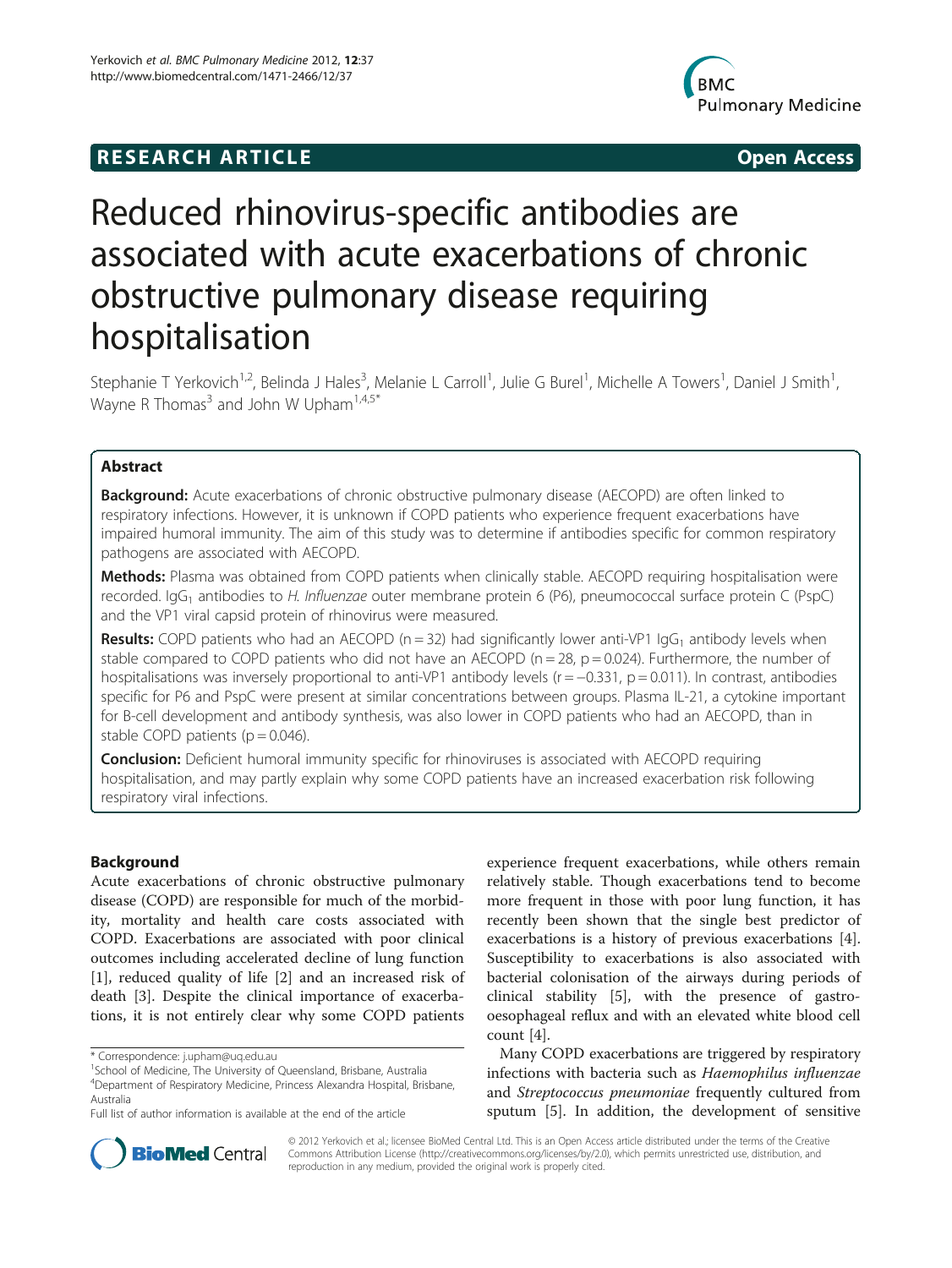molecular detection methods has led to an increasing appreciation of the importance of respiratory viruses as triggers of exacerbations; human rhinoviruses are the most common viruses identified in this situation [[6,7\]](#page-5-0).

Some patients with COPD appear unusually susceptible to microbial pathogens, though the mechanisms mediating this susceptibility are not well understood. Hence there is a need for a more detailed analysis of anti-microbial immunity in COPD, and the extent to which this is associated with exacerbations. We hypothesized that those COPD patients with a relative baseline deficiency in circulating antibodies specific for common viral and bacterial pathogens would be at greater risk for COPD exacerbations.

Therefore, the aim of this study was to measure the concentrations of  $IgG_1$  antibodies specific for conserved antigens within human rhinoviruses, H. influenzae and S. pneumoniae in a group of COPD patients studied at a time of clinical stability, and to relate this to the presence or absence of exacerbations requiring hospitalisation over a twelve month period. This is pertinent as COPD patients who are hospitalised with an exacerbation have a higher mortality rate over subsequent years compared to COPD patients not hospitalised [\[8](#page-5-0)]. The study focused on antibodies specific for the following immunogenic proteins: (i) outer membrane protein 6 (P6) of H. influenzae, because reduced concentrations of anti-P6  $\text{IgG}_1$ antibody are a risk factor for asthma exacerbations in children [[9](#page-5-0)], (ii) pneumococcal surface protein C (PspC), because anti-PspC antibodies can mediate host protection against S. pneumoniae [[10](#page-5-0)], and (iii) a type A conserved rhinovirus outer capsid protein (VP1) as type A rhinoviruses are the most common, and anti-VP1 antibodies exhibit cross-neutralizing activity across different rhinovirus strains in vivo [\[11](#page-5-0)]. Furthermore, because IL-21 is a cytokine that is important for B-cell development and antibody synthesis [[12\]](#page-5-0), circulating IL-21 was also measured.

#### Methods

#### Patient recruitment

We recruited sixty COPD patients as previously described [[13](#page-5-0)], all of whom met ERS/ATS criteria for a clinical definition of COPD. Patients with other lung diseases or malignancy were not enrolled. The severity of COPD was graded as per the global initiative for chronic obstructive lung disease (GOLD) criteria: all patients had GOLD stage 2, 3 or 4 disease [\[14\]](#page-5-0). Exacerbations were defined by standard criteria as two out of three of increased sputum production, increased dyspnoea or change in sputum colour [\[14\]](#page-5-0). Full details of the cohort have been described previously [\[13](#page-5-0)]. This study was approved by the Human Research Ethics Committee, Princess Alexandra Hospital, Australia and patients provided informed written consent prior to their enrolment in the study.

#### Blood sampling

Blood samples were collected from patients at a time when they had been clinically stable for at least 6 weeks. Importantly, blood sampling was not performed within 6 weeks of finishing a course of oral steroids. Plasma was stored at −20°C for later batch analysis.

#### Antigen preparation

The P6 outer membrane protein of H. influenzae from the Eagen isolate and VP1 from human rhinovirus 1B (rhinovirus species A) were produced as fusion polypeptides with N-terminal hexa-histidine tags in pQE-80 L (Novagen, Madison, USA). PspC was derived from the pneumococcal D39 strain (aa 1–445) and cloned with a C-terminal six-histidine tag in pET20b (Novagen). The pQE-80 L and pET20b-based constructs were expressed in BL21 Star (DE3) pLysS (Novagen) using 1 mM isopropyl-b-D-thiogalactopyranoside (IPTG), in the presence of 100 μg/ml ampicillin and 34 μg/ml chloramphenicol (Invitrogen Corp., Carlsbad, USA). The expressed recombinant proteins were purified under non-denaturing conditions using  $Ni<sup>2+</sup>$ -nitrilotriacetic acid (Ni-NTA) agarose chromatography (Qiagen GmbH, Germany), according to the manufacturer's protocols. Fractions containing the relevant protein were pooled and further purified using anion/cation and size exclusion chromatography. The purities of all the proteins were checked on a 12.5% sodium dodecyl sulfatepolyacrylamide gel and the concentrations determined using the optical density at 280 nm (OD280) measurements and extinction coefficients.

#### Measurement of specific antibodies

Anti-P6  $I gG_1$  antibodies, anti-PspC  $I gG_1$  antibodies and anti-VP1  $IgG_1$  antibodies were measured using dissociated-enhanced immunofluoresence assay (DEL- $FIA^{\omega}$ ) as described previously [\[15\]](#page-6-0). The limit of detection was 100 ng/ml. Patients who had values below the limit of detection were assigned a value of half the lower limit of detection [\[16\]](#page-6-0).

#### Measurement of CRP and IL-21 levels

CRP was measured as an index of systemic inflammation by the hospital pathology service using commercial auto-analysers. IL-21 was measured in plasma using a commercial ELISA kit (eBiosciences, San Diego, CA) according to the manufacturer's instructions. The lower detection limit of this assay was 15.5 pg/ml.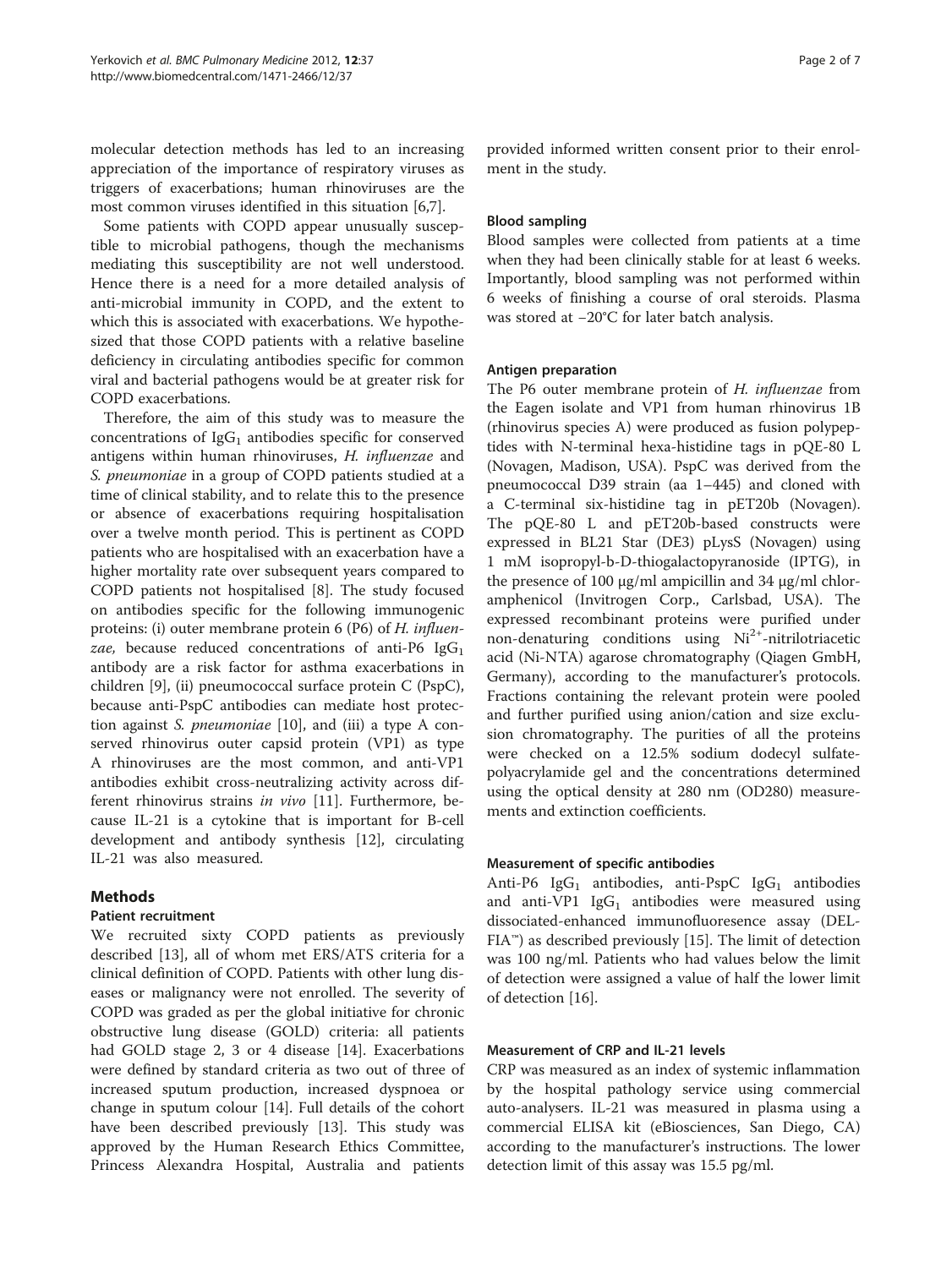## <span id="page-2-0"></span>Table 1 Subject Characteristics

|                                               | Stable COPD Patients $n = 28$ | Exacerbation-prone COPD Patients n = 32 | p value |
|-----------------------------------------------|-------------------------------|-----------------------------------------|---------|
| Age,                                          | 69.8                          | 69.6                                    | 0.917   |
| median (IQ range)                             | $(62.9 - 73.4)$               | $(62.8 - 74.2)$                         |         |
| Male, n (%)                                   | 15(54)                        | 21 (66)                                 | 0.431   |
| Smoker current, n (%)                         | 8(26)                         | 9(28)                                   | 1.00    |
| Smoking pack years, median (IQ range)         | 53 (37-72)                    | $45(35 - 72)$                           | 0.721   |
| FEV1 % predicted, median (IQ range)           | $46(35 - 60)$                 | $31(21 - 45)$                           | 0.001   |
| Inhaled steroids, n (%)                       | 19 (68)                       | 26(81)                                  | 0.251   |
| Number of hospitalisations, median (IQ range) | 0                             | $2(1 - 4.5)$                            |         |

### Statistical analysis

Data was assessed using Stata v11 (StataCorp, USA) with  $p < 0.05$  considered statistically significant. As the data was not normally distributed, group differences were assessed using Kruskal-Wallis test, Mann–Whitney U test for unpaired responses or Fisher's Exact Test, as appropriate. Correlations between variables were assessed using Spearman's rank test. Simple and multivariate linear regressions were performed with exacerbation history as the dependent variable. Variables where the residuals were not normally distributed were natural log transformed. Simple linear regression analysis was initially used to evaluate the relationship between variables and exacerbation history and those variables in which  $p < 0.1$  were then subjected to multiple linear regression analysis. The final model was obtained by backwards selection, retaining predictors that were statistically significant at  $\alpha$  = 0.05.

## Results

## Subject demographics

The demographic characteristics of the patients are shown in Table 1. The patients were middle aged to elderly

(median age 69 years). All had smoked, though less than 30% were currently smoking. Thirty-two COPD patients had at least one exacerbation requiring hospitalisation during the 12 month study period (median = 2; interquartile range  $1 - 4.5$ ) and are hereafter referred to as 'exacerbation-prone COPD'. The majority of exacerbations occurred in winter and spring, times when multiple respiratory pathogens are circulating in the community. Twenty-eight COPD patients were free of exacerbations requiring hospitalisation during this period, and are referred to as 'stable COPD'. Importantly, the exacerbation-prone and stable COPD patients did not differ significantly in age, sex, pack years of smoking or inhaled steroid usage, though the exacerbation-prone COPD patients had more severe airflow limitation than the stable COPD patients  $(p = 0.001)$ .

#### Rhinovirus-specific antibody concentrations

 $IgG<sub>1</sub>$  antibodies specific for the VP1 rhinovirus capsid antigen could be detected in the plasma of almost all the study participants (Figure 1A). Exacerbation-prone COPD patients had significantly lower concentrations of

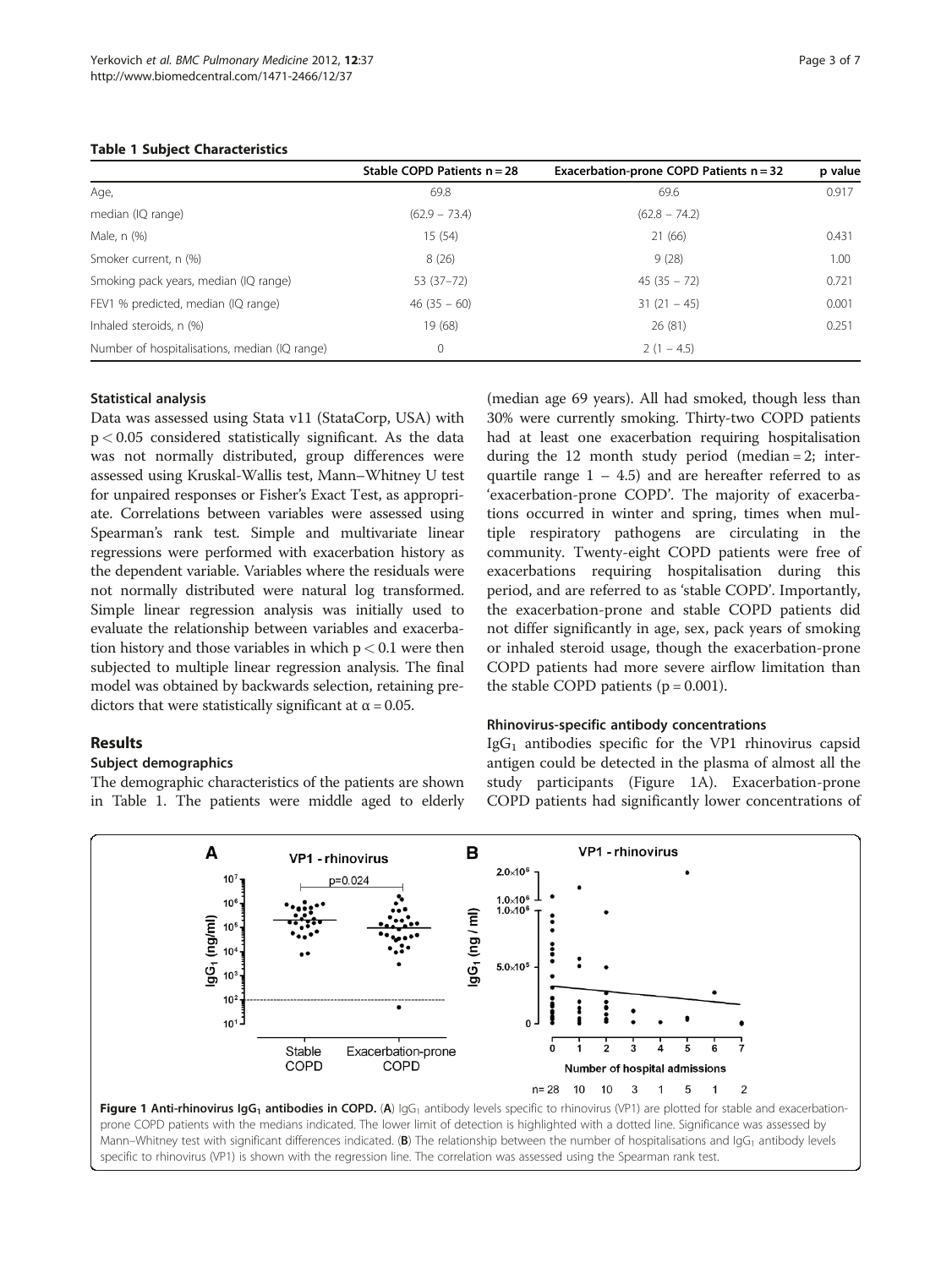<span id="page-3-0"></span>

lower limit of detection is highlighted with a dotted line.

anti-VP1  $IgG_1$  antibody than stable COPD patients ( $p = 0.024$ ). When the anti-VP1 IgG<sub>1</sub> antibody concentrations were divided into tertiles, those in the lowest tertile had the highest risk of hospitalisation over 12 months (median = 2 admissions), while those in the middle tertile  $(median = 0$  admissions) and upper tertiles  $(median = 0$ admissions) had significantly fewer hospitalisations (lower tertile vs middle tertile,  $p = 0.02$ ; lower tertile vs upper tertile,  $p = 0.02$ ; middle tertile vs upper tertile,  $p = 0.8$ ). Similarly, the number of hospitalisations was inversely proportional to the anti-VP1  $IgG_1$  antibody concentration  $(r = -0.331, p = 0.011;$  Figure [1b](#page-2-0)). It is noteworthy that the only patient to have no detectable anti-VP1  $IgG_1$  antibodies had the highest number of hospital admissions  $(n = 7)$ .

### Haemophilus- and pneumococcus-specific antibody concentrations

IgG<sub>1</sub> antibodies specific for the *H. influenzae* antigen P6 could be detected in plasma in 53% (15/28) of stable and 47% (15/32) of exacerbation-prone individuals with COPD (Figure 2). PspC-specific IgG1 antibodies could be detected in 68% (19/28) of subjects with stable COPD and 56% (18/32) of COPD subjects prone to exacerbation. Plasma concentrations of P6 and PspC antibodies tended to be slightly lower in exacerbation-prone COPD patients than in stable COPD patients, but these differences were not statistically significant (Figure 2).

#### Associations between anti-VP1  $\log_1$  and clinical variables

There was a modest inverse relationship between anti-VP1 IgG<sub>1</sub> and age (r =  $-0.281$ , p = 0.030), such that older individuals generally had lower anti-VP1  $\text{IgG}_1$  than younger individuals (Table 2). However it should be emphasised that there was no difference in age between the exacerbation-prone and stable COPD patients. AntiVP1 Ig $G_1$  antibody concentrations did not vary significantly in relation to  $FEV_1$ , sex, current or previous smoking history, season of blood sampling or CRP (Table 2).

In order to understand factors that predict exacerbation history, univariate and multivariate linear modelling was performed and is summarised in Table [3.](#page-4-0) Both low lung function and low anti-VP1  $IgG_1$  levels were independent predictors of more frequent exacerbations.

### Circulating IL-21 is significantly lower in exacerbationprone COPD patients

In order to assess potential mechanisms responsible for the reduced rhinovirus-specific antibody levels observed in exacerbation-prone COPD patients, we measured IL-21 in plasma. Exacerbation-prone COPD patients had significantly lower IL-21 than stable COPD patients (p = 0.046, Figure [3A](#page-4-0)). Furthermore, plasma IL-21 levels were inversely proportional to the number of AECOPD requiring hospital admission  $(r = -0.279, p = 0.032,$ Figure [3B\)](#page-4-0). While IL-21 was negatively correlated to smoking pack year history ( $r = -0.286$ ,  $p = 0.030$ ), IL-21

| Table 2 Association between anti-VP1 antibodies and |  |  |
|-----------------------------------------------------|--|--|
| clinical factors                                    |  |  |

|                                                              | Correlation with anti-VP1 antibodies |
|--------------------------------------------------------------|--------------------------------------|
| Age (years)                                                  | $r = -0.281$ , $p = 0.030$           |
| FEV1 % predicted                                             | $r = 0.224$ , $p = 0.085$            |
| $CRP$ (mg/L)                                                 | $r = -0.159$ , $p = 0.239$           |
| Smoking history (pack years)                                 | $r = 0.171$ , $p = 0.196$            |
| Comparison of anti-VP1 antibodies<br>between groups          | p value                              |
| Sex (male vs female)                                         | $p = 0.774$                          |
| Season of blood sampling<br>(summer, winter, spring, autumn) | $p = 0.351$                          |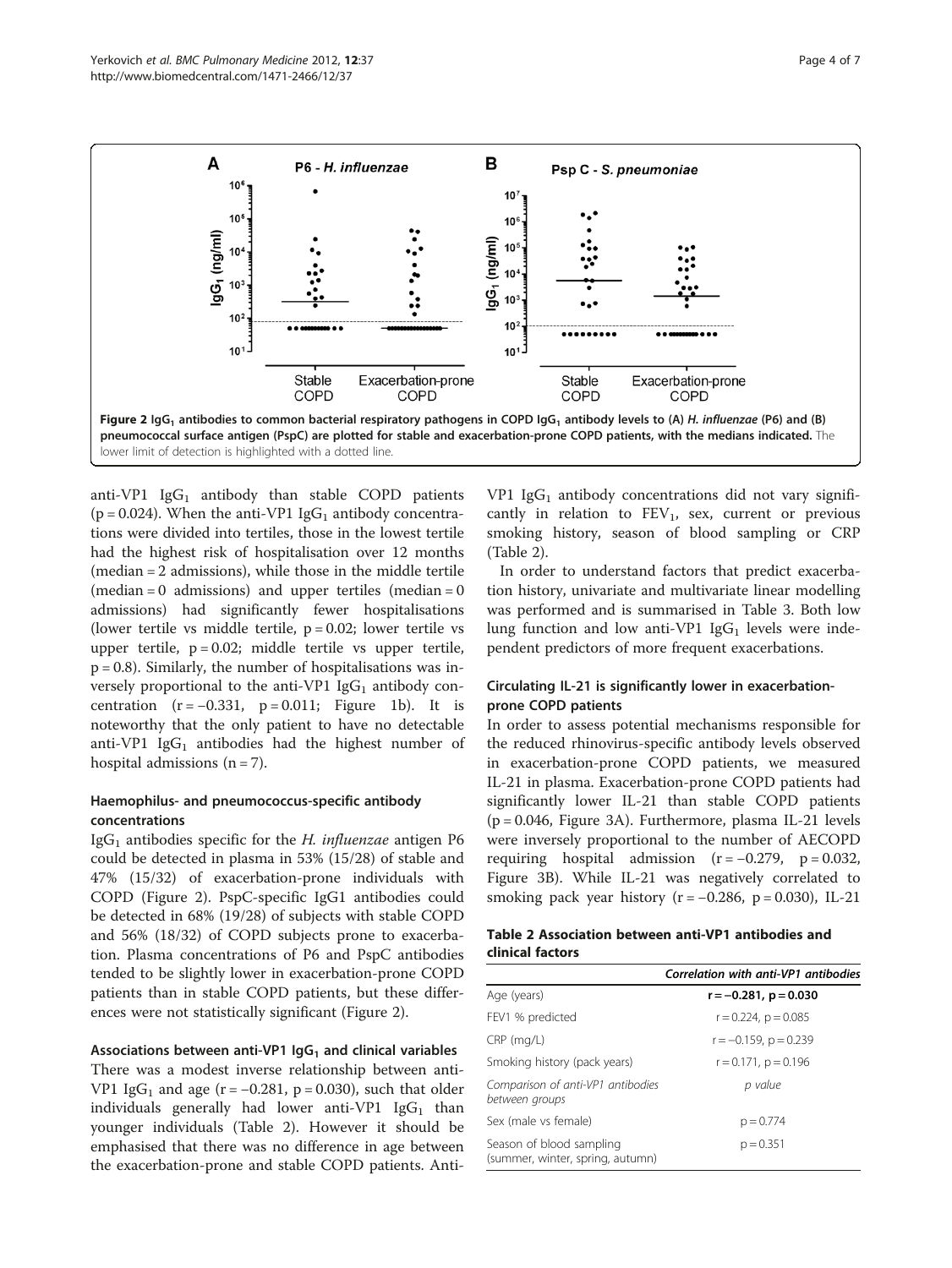<span id="page-4-0"></span>Table 3 Factors associated with exacerbation frequency

| Univariate analysis               | ß        | р     | 95% CI for $\beta$ |
|-----------------------------------|----------|-------|--------------------|
| *FEV1 % predicted                 | $-1.664$ | 0.002 | $-2.700 - -0.628$  |
| *anti-VP1 IgG1 levels             | $-0.440$ | 0.001 | $-0.700 - -0.179$  |
| Use of inhaled steroids           | 0.978    | 0.092 | $-0.164 - 2.119$   |
| Multivariate analysis             | β        | р     | 95% CI for $\beta$ |
| *FEV1 % predicted                 | $-1.388$ | 0.007 | $-2.378 - -0.398$  |
| *anti-VP1 lgG <sub>1</sub> levels | $-0.374$ | 0.004 | $-0.625 - 0.123$   |

\* variables were natural log-transformed.

Only variables with  $p < 0.01$  are shown in the table.  $r^2$  of the multivariate linear regression = 0.266.

levels did not vary in relation to age, sex,  $FEV<sub>1</sub>$ , CRP or current smoking status (data not shown).

#### **Discussion**

The key finding to emerge from this study was that exacerbation-prone COPD patients have significantly lower circulating anti-VP1  $IgG_1$  and significantly lower plasma IL-21 than stable COPD patients. Interestingly exacerbation-prone and stable COPD patients had similar concentrations of  $\text{IgG}_1$  antibodies specific for the two bacterial antigens examined in this study, so there was no evidence of a generalised deficiency of humoral immunity to other common respiratory pathogens.

Previous studies in healthy individuals have shown that circulating rhinovirus-specific antibodies prior to virus exposure are related to subsequent symptom severity and duration during an infection [[17\]](#page-6-0), highlighting the importance of humoral immunity against rhinoviruses. Moreover, it has recently been shown in an animal model that anti-VP1 antibodies exhibit cross-neutralizing activity across different rhinovirus strains [[11](#page-5-0)]. We therefore propose that the lower concentrations of anti-VP1  $IgG<sub>1</sub>$  observed in exacerbation-prone COPD patients

places them at greater risk of infections due to a variety of rhinovirus strains, and that this may contribute to increased risk for COPD exacerbations. There is strong evidence that COPD exacerbations in which a virus is identified are more likely to result in hospital admission [[6\]](#page-5-0), and that rhinoviruses are the most frequent virus detected in this situation [\[7](#page-5-0)]. Rhinovirus infections may also induce more symptoms and a greater inflammatory response in COPD patients than in healthy individuals [[18\]](#page-6-0).

We considered whether other variables might have confounded our results, but found no evidence that sex, smoking history or season was related to anti-VP1  $IgG_1$ antibody concentrations. While increasing age was associated with lower anti-VP1  $IgG<sub>1</sub>$ , it should be emphasised that the exacerbation-prone and stable COPD patients were of similar age and the significant difference in VP1 antibodies levels between the two groups remained when corrected for age. Though exacerbation-prone COPD patients had more severe airflow obstruction than the stable COPD patients, the association between lower anti-VP1  $IgG_1$  antibody concentrations and COPD exacerbations appeared to be independent of  $FEV<sub>1</sub>$ (Table [2](#page-3-0) and 3).

In seeking to understand the mechanisms that might lead to lower concentrations of anti-VP1  $IgG_1$  antibody we also measured circulating IL-21. This cytokine is thought to be important for B-cell development and antibody synthesis [\[12\]](#page-5-0). Exacerbation-prone COPD patients certainly had significantly lower plasma IL-21 than stable COPD patients, but there was no statistically significant association between IL-21 and anti-VP1 Ig $G_1$  antibody concentrations in our patients. This might be explained by a lack of statistical power, or alternatively, deficient synthesis of IL-21 might be linked to COPD exacerbations via other mechanisms. There is evidence that IL-21

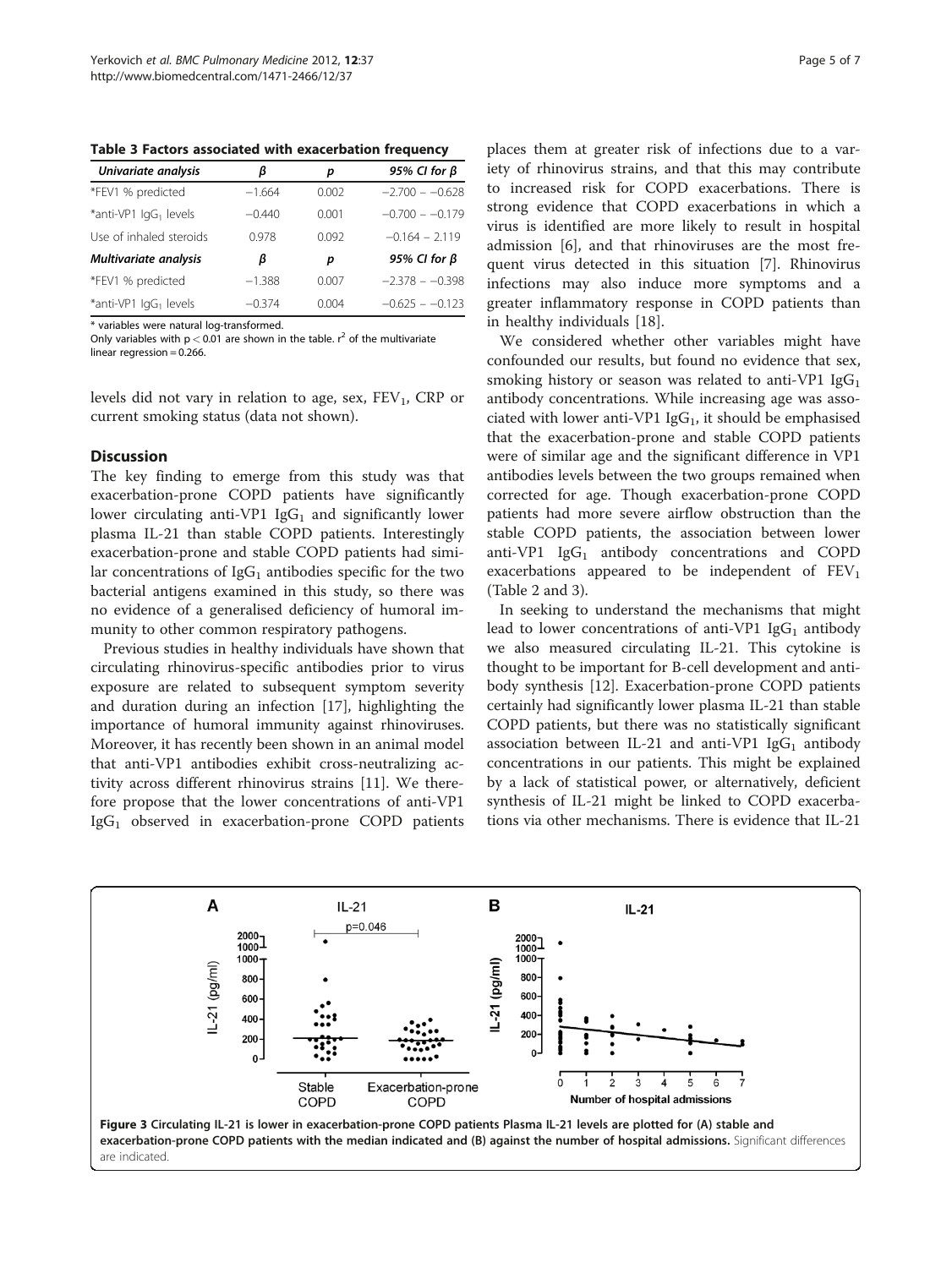<span id="page-5-0"></span>is also critical for CD8 T-cell memory [[19\]](#page-6-0), so future studies will need to assess the relationship between IL-21, CD8 T cell function and COPD exacerbations.

We can speculate that inflammatory cytokines and oxidative stress might interfere with antibody synthesis, and this is an issue that warrants further study. Systemic inflammation (as measured by CRP) was not related to anti-VP1  $IgG_1$  antibody concentrations. Recent reports indicates that airway epithelial cells from patients with COPD are more susceptible to rhinovirus infection in vitro [[20](#page-6-0)], and that experimental rhinovirus infection induces less innate interferon-α/β/λ synthesis in lung lavage cells from subjects with COPD, as compared to healthy subjects [\[18\]](#page-6-0). However, little attention to date has been given to adaptive immunity to rhinoviruses and how this might impact on the risk of COPD exacerbations.

One limitation of our study is that we do not have information on whether the exacerbation-prone COPD patients might have isolated themselves from contact with children, and therefore had less exposure to rhinoviruses. While social isolation might theoretically explain lower anti-VP1 IgG1, one would expect that isolation would also lead to lower exposure to H. influenzae and S.pneumoniae and thus lower detection of anti-PspC and anti-P6  $\lg G_1$  antibodies, but this was not observed. Secondly, the cross-sectional nature of this study does not allow the antibody stability to be determined, and further longitudinal studies will be required to address this. Finally, exacerbations requiring hospitalisation was used to determine frequent exacerbators. While this selects a subset of severe exacerbations, we do not know whether low anti-VP1 antibodies are associated with milder exacerbations that resolve without requiring hospital admission.

#### Conclusion

In conclusion, because rhinoviruses are so common, it is easy to see how an impaired capacity to generate antibodies directed to a protein that is cross-neutralising across multiple rhinovirus strains could have an adverse impact on the risk of COPD exacerbations. The mechanism leading to such a specific deficit in humoral immunity to rhinoviruses warrants further investigation.

#### Competing interests

The authors declare they have no competing interests.

#### Authors' contributions

STY carried out the study and performed the statistical analysis. BJH designed the DELFIA assays and carried out the study. MLC carried out and analysed the laboratory component of the study. JGB carried out and analysed the laboratory component of the study. MAT recruited patients, collected samples and compiled patient information. DJS recruited patients and compiled patient information. WRT also designed the DELFIA assays and provided intellectual input in relation to data interpretation. JWU was responsible for the study and provided intellectual input in relation to data

interpretation. All authors assisted with writing the manuscript, and read and approved the final manuscript.

#### Author details

<sup>1</sup>School of Medicine, The University of Queensland, Brisbane, Australia. <sup>2</sup>Queensland Lung Transplant Service, The Prince Charles Hospital, Brisbane Australia. <sup>3</sup>Telethon Institute for Child Health Research, Centre for Child Health Research, University of Western Australia, Perth, Australia. 4 Department of Respiratory Medicine, Princess Alexandra Hospital, Brisbane, Australia. <sup>5</sup>The University of Queensland School of Medicine, Princess Alexandra Hospital, Ipswich Road, Woolloongabba, Brisbane, Qld 4102, Australia.

#### Received: 22 February 2012 Accepted: 26 July 2012 Published: 31 July 2012

#### References

- Donaldson GC, Seemungal TA, Bhowmik A, Wedzicha JA: Relationship between exacerbation frequency and lung function decline in chronic obstructive pulmonary disease. Thorax 2002, 57(10):847–852.
- 2. Seemungal TA, Donaldson GC, Paul EA, Bestall JC, Jeffries DJ, Wedzicha JA: Effect of exacerbation on quality of life in patients with chronic obstructive pulmonary disease. American journal of respiratory and critical care medicine 1998, 157(5 Pt 1):1418–1422.
- 3. Soler-Cataluna JJ, Martinez-Garcia MA, Roman Sanchez P, Salcedo E, Navarro M, Ochando R: Severe acute exacerbations and mortality in patients with chronic obstructive pulmonary disease. Thorax 2005, 60(11):925–931.
- 4. Hurst JR, Vestbo J, Anzueto A, Locantore N, Mullerova H, Tal-Singer R, Miller B, Lomas DA, Agusti A, Macnee W, et al: Susceptibility to exacerbation in chronic obstructive pulmonary disease. The New England journal of medicine 2010, 363(12):1128–1138.
- Patel IS, Seemungal TA, Wilks M, Lloyd-Owen SJ, Donaldson GC, Wedzicha JA: Relationship between bacterial colonisation and the frequency, character, and severity of COPD exacerbations. Thorax 2002, 57(9):759–764.
- 6. Rohde G, Wiethege A, Borg I, Kauth M, Bauer TT, Gillissen A, Bufe A, Schultze-Werninghaus G: Respiratory viruses in exacerbations of chronic obstructive pulmonary disease requiring hospitalisation: a case–control study. Thorax 2003, 58(1):37–42.
- 7. Seemungal T, Harper-Owen R, Bhowmik A, Moric I, Sanderson G, Message S, Maccallum P, Meade TW, Jeffries DJ, Johnston SL, et al: Respiratory viruses, symptoms, and inflammatory markers in acute exacerbations and stable chronic obstructive pulmonary disease. American journal of respiratory and critical care medicine 2001, 164(9):1618–1623.
- 8. Garcia-Aymerich J, Serra Pons I, Mannino DM, Maas AK, Miller DP, Davis KJ: Lung function impairment, COPD hospitalisations and subsequent mortality. Thorax 2011, 66(7):585–590.
- 9. Hales BJ, Martin AC, Pearce LJ, Rueter K, Zhang G, Khoo SK, Hayden CM, Bizzintino J, McMinn P, Geelhoed GC, et al: Anti-bacterial IgE in the antibody responses of house dust mite allergic children convalescent from asthma exacerbation. Clin Exp Allergy 2009, 39(8):1170-1178.
- 10. Balachandran P, Brooks-Walter A, Virolainen-Julkunen A, Hollingshead SK, Briles DE: Role of pneumococcal surface protein C in nasopharyngeal carriage and pneumonia and its ability to elicit protection against carriage of Streptococcus pneumoniae. Infect Immun 2002, 70(5):2526–2534.
- 11. Edlmayr J, Niespodziana K, Popow-Kraupp T, Krzyzanek V, Focke-Tejkl M, Blaas D, Grote M, Valenta R: Antibodies induced with recombinant VP1 from human rhinovirus exhibit cross-neutralisation. Eur Respir J 2011, 37  $(1):44-52$
- 12. Ettinger R, Kuchen S, Lipsky PE: The role of IL-21 in regulating B-cell function in health and disease. Immunol Rev 2008, 223:60–86.
- 13. Smith DJ, Yerkovich ST, Towers MA, Carroll ML, Thomas R, Upham JW: Reduced soluble receptor for advanced glycation end-products in COPD. Eur Respir J 2011, 37(3):516–522.
- 14. Rabe KF, Hurd S, Anzueto A, Barnes PJ, Buist SA, Calverley P, Fukuchi Y, Jenkins C, Rodriguez-Roisin R, van Weel C, et al: Global strategy for the diagnosis, management, and prevention of chronic obstructive pulmonary disease: GOLD executive summary. American journal of respiratory and critical care medicine 2007, 176(6):532–555.